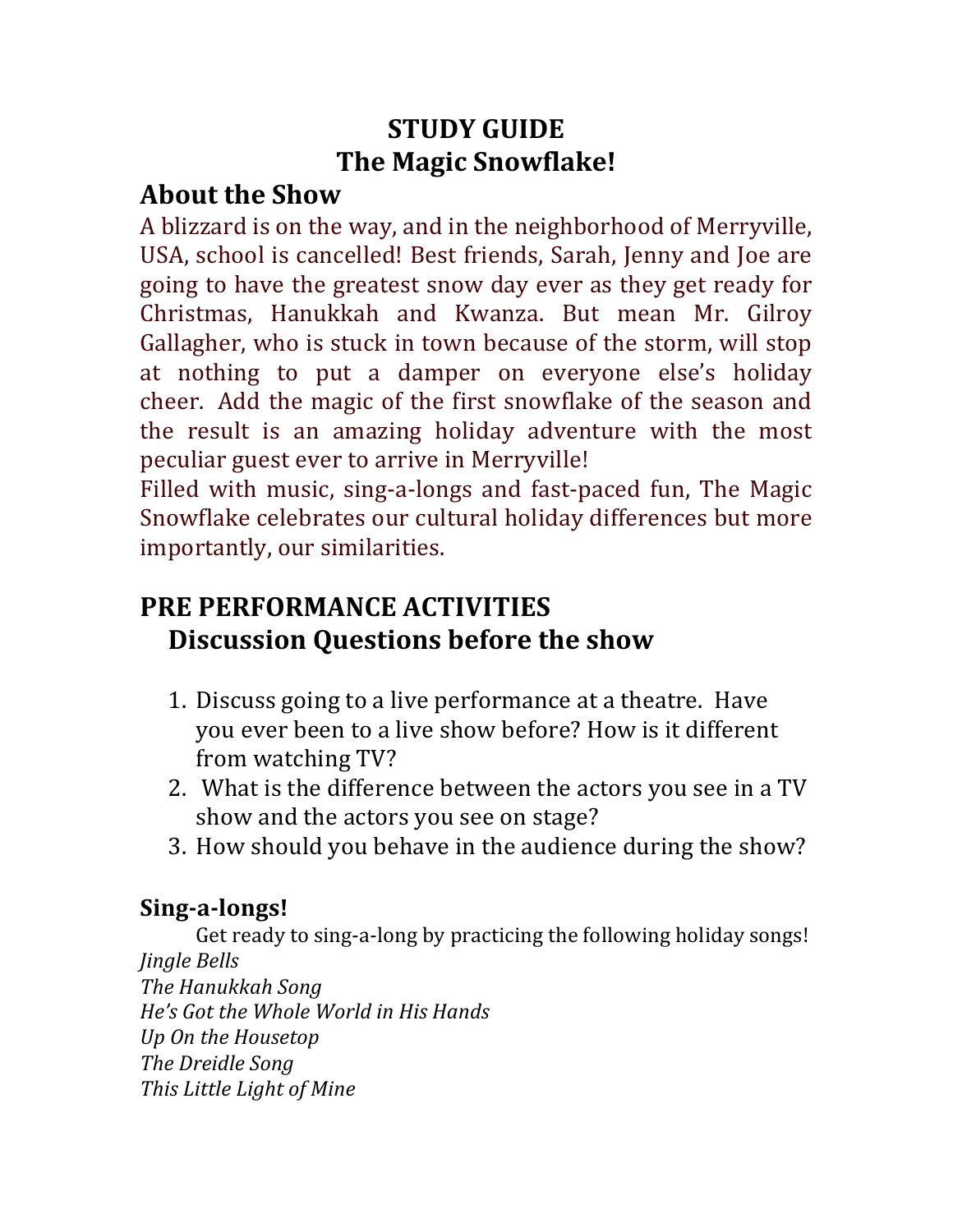# **Vocabulary Words**

(Choose the appropriate vocabulary words and activities for your class.)

\*Read the words.

\*Make sentences using as many of the Vocab words as you can. \*Have a Spelling Bee with the words.

| Snow            | School         | Shape        |
|-----------------|----------------|--------------|
| Flake           | Christmas      | <b>Size</b>  |
| Magic           | Kwanza         | Color        |
| Sky             | Hanukkah       | Same         |
| Good            | Coconut        | Talk         |
| Radio           | Kugel          | Say          |
| Past            | Sure           | Laugh        |
| <b>Big</b>      | N <sub>o</sub> | Fine         |
| Hot             | Yes            | Light        |
| <b>Blizzard</b> | Science        | <b>Noise</b> |
| Play            | Math           | Look         |
| Fun             | Fly            | Up           |
| Cheer           | Float          | Hang         |
| Neighbor        | Go             | Ice          |
| Cancel          | <b>Not</b>     | Blue         |
| Air             | Glow           | White        |
| Temperature     | Blow           | <b>Nice</b>  |
| Water           | Why            | Sun          |
| Vapor           | My             | Crazy        |
| Cloud           | Ride           | Trick        |
| Party           | Geek           | Year         |
| People          | Team           | Happy        |
| Holiday         | If             | Birthday     |
| Get             | Ready          | Today        |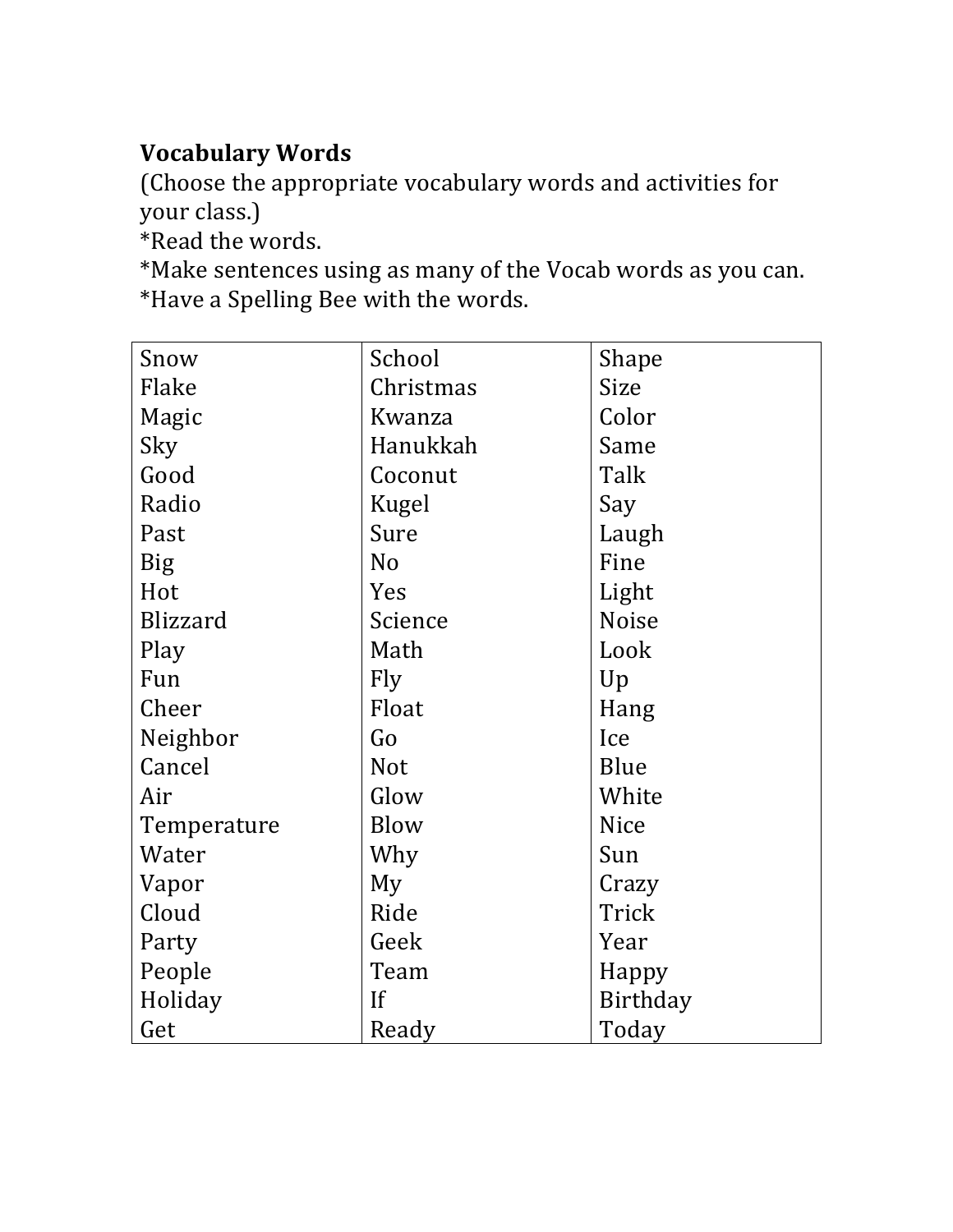#### *About Hanukkah, Kwanza and Christmas*

**Kwanza** is a relatively new African-American celebration, but it is based on ancient African festivals and customs. Maulana Karenga established the celebration of Kwanza in 1966. The word Kwanza comes from the Swahili phrase, "Matunda Ya Kwanzaa" which means "First Fruits." An extra "a" is added to the end of Kwanzaa so the word would have seven letters to go with the seven principles of the holiday. The seven principles of Kwanza are: Umoja (Unity), Kujichagulia (self determination), Ujima (Collective Work and Responsibility), Ujamaa (Cooperative economics), Nia (Purpose), Kuumba (Creativity), Imani (Faith). Each day a candle representing a symbol is lit, and one of the seven principles is discussed. Kwanzaa is a time to rejoice. It is a time for families and friends to come together and celebrate their heritage through stories songs and lots of good food!

**Hanukkah** is a celebration of a miracle that took place more than two thousand years ago. A powerful ruler named Antiochus IV held the Jews prisoners in their own land for three years. Antiochus brought a huge army from Syria to destroy the Jewish religion and force the Jews to worship Greek Gods. He took over Jerusalem and ruined the Holy Temple. The Jews were greatly outnumbered. But a great man named Judah Maccabee and his four brothers led a small brave army against the Syrian forces. The Maccabees used their brains to fight the troops. Of Antiochus. They built a fake camp and hid away from it during the night. When the enemy came to attack the camp, the Jewish soldiers sneaked in from behind and defeated them. Judah Maccabee and his troupes won back the city of Jerusalem and freed the Jews, but the temple had been badly damaged. The Maccabees cleaned up the temple and made it pure again. They had to light a special Menorah; a seven branched oil lamp that was supposed to remain lit all the time. There was only enough oil left to burn in the Menorah for one day, but somehow it lasted for eight days, just long enough for a new supply to be made. The Temple was Rededicated or made holy again. Judah Maccabee the day a holiday. Hanukkah is the Hebrew word for "rededication." The eight days of Hanukkah honor the eight days during which the oil burned in the holy lamp. A special eight-branched menorah (with one branch in the middle for the Shamish) contains the candles. One is lit each night to celebrate. The special Menorah is called a Hanukkiyah. The Hanukkah celebration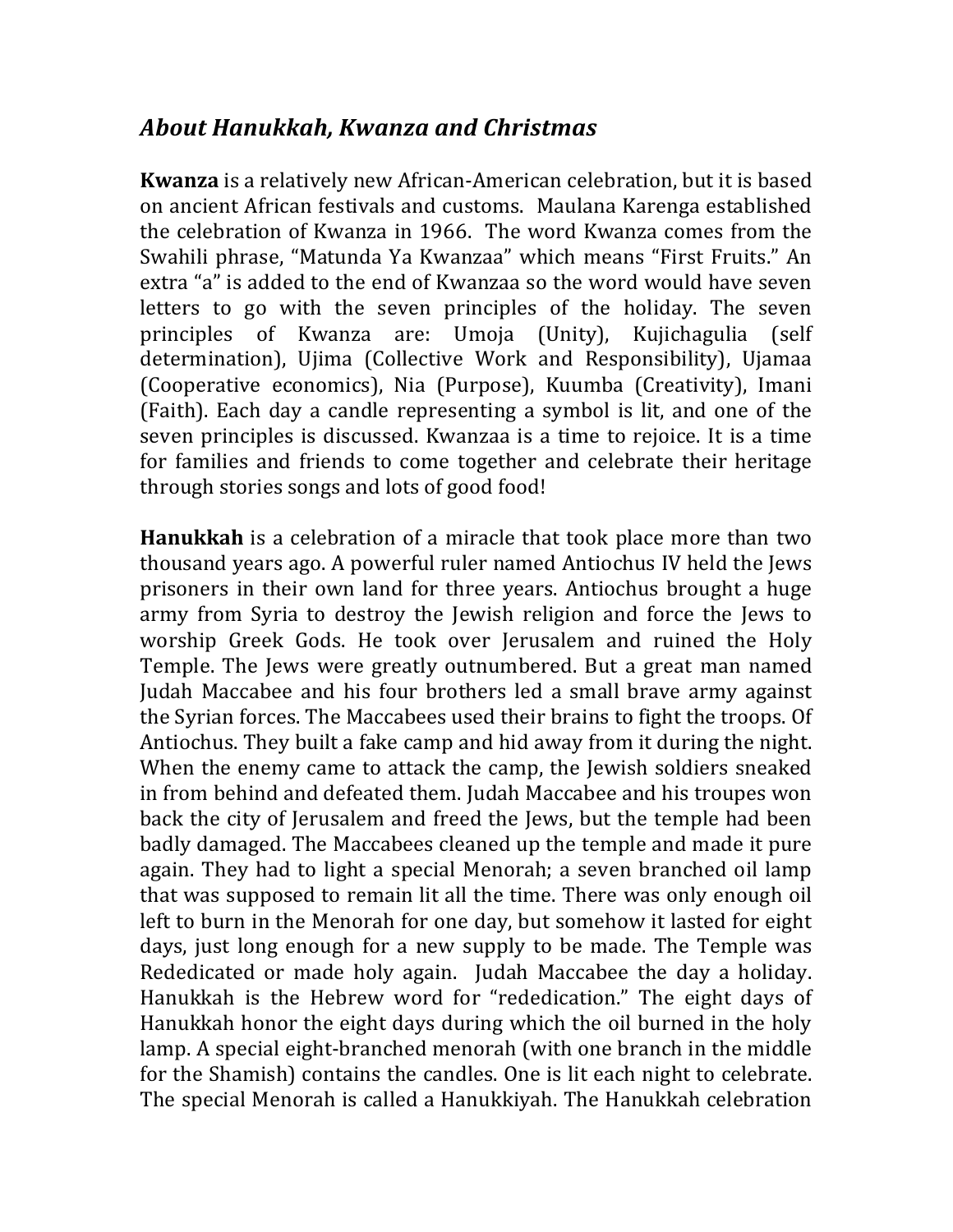is filled with music, gift giving, dreidle playing, story telling and of course, lots of good food!

**Christmas** is a religious holiday that occurs every year on December  $25<sup>th</sup>$  when Christians celebrate the birth of Jesus Christ, who is believed to be the Savior of the world. In preparation for Christmas, four weeks in advance, an Advent Wreath with five candles, 3 purple, 1 pink and one white are prepared. One purple candle is lit each day of the first week, two the second week, the pink candle is added the third week and the remaining purple candle is lit during the fourth week. On Christmas Day the white candle is placed in the center of the Advent Wreath and is lit to celebrate the birth of Christ. In anticipation of Christmas, children await the arrival of Santa Claus who leaves presents under the Christmas tree. Christmas is a holy day of joy, thanks and prayer and is filled with gift giving, music, stories, family and friends and of course, lots of good food!

#### **Discussion Questions**

- 1. How do you celebrate the holidays?
- 2. What are some of your family's traditions?
- 3. What is your favorite part of the holidays?
- 4. Do you have a favorite holiday food?
- 5. What are some

### **POST PERFORMANCE ACTIVITIES**

#### **Discussion Questions**

- 1. Name the characters in the show. *Miss Patty Pockets*, Sarah, Jamie, Joe, Mr. Gilroy Gallagher, UPS Man and kids *from the neighborhood.*
- 2. What is the thing that Mr. Gallagher doesn't like? *Snow*.
- 3. How does Francis the Snowflake stop the snowstorm? *With an invention to stop the snow.*
- *4.* Why does Francis the Snowflake fall to Earth? *She loses her balance.*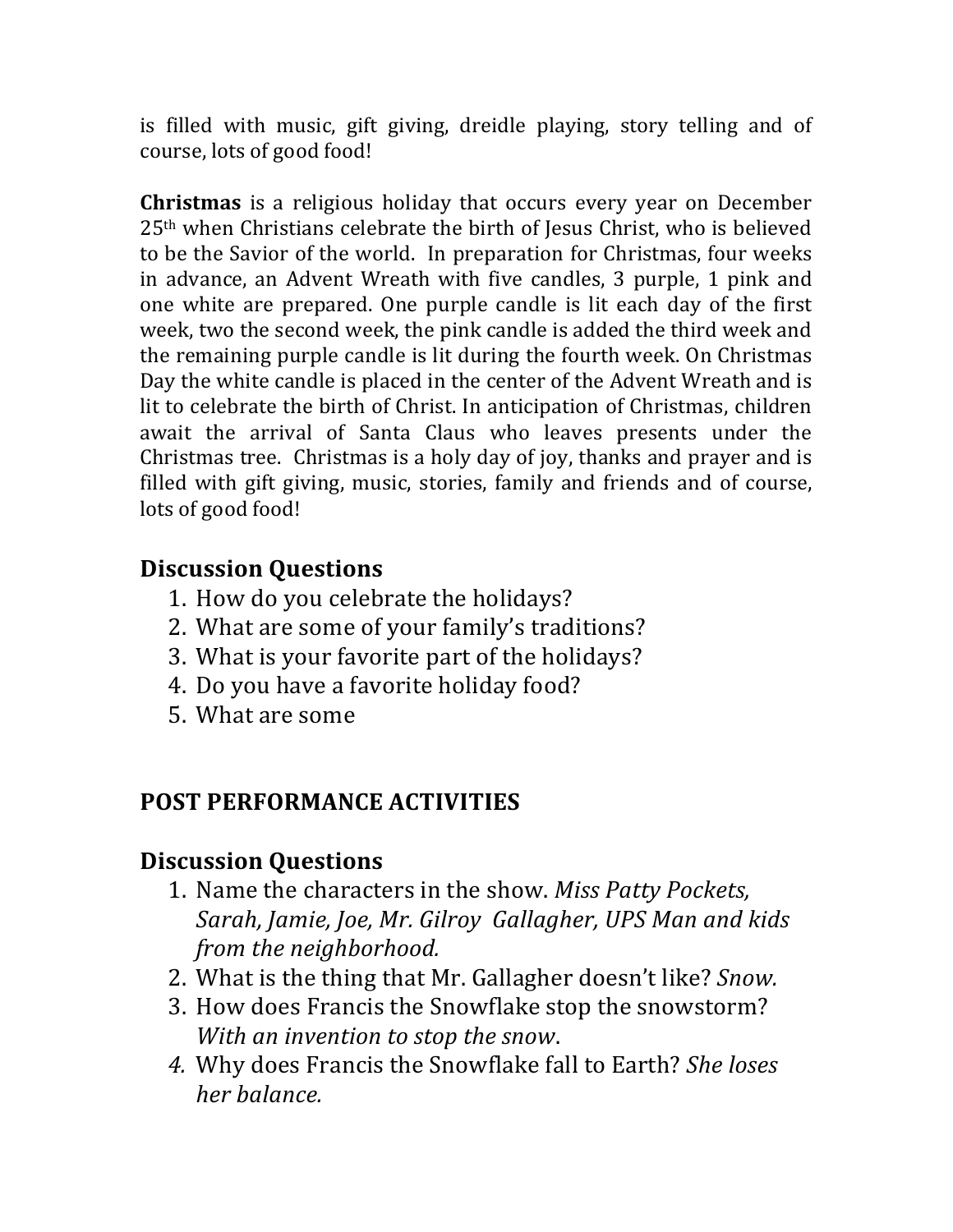- 5. What is the name of Francis' invention? *Electromagnetic Pulse Machine.*
- 6. Why is school cancelled? Because of the coming blizzard.
- 7. Why does Miss Pockets decide to have a holiday party? Because Sarah, Jamie and Joe have made a lot of holiday food that was supposed to be for school party... but school is cancelled.
- *8.* What are the holiday foods that Sarah, Jamie and Joe each bring to the party? *Christmas cookies, Cocoanut Cake and Kugle.*
- *9.* How is Francis the Snowflake supposed to use her magic? *For Holiday Goodness.*
- 10. What special day is it for Mr. Gallagher? *His Birthday*.

## **Holiday Crafts and Activities**

#### Make paper Snowflakes!

- 1. Begin with a square piece of paper.
- 2. Fold it in half to create a large triangle.
- 3. Fold it in half again to make a smaller triangle.
- 4. Cut a variety of shapes into the sides of the triangle.

5. Open up the cut triangle and you will have a square paper snowflake. 

The possibilities are endless!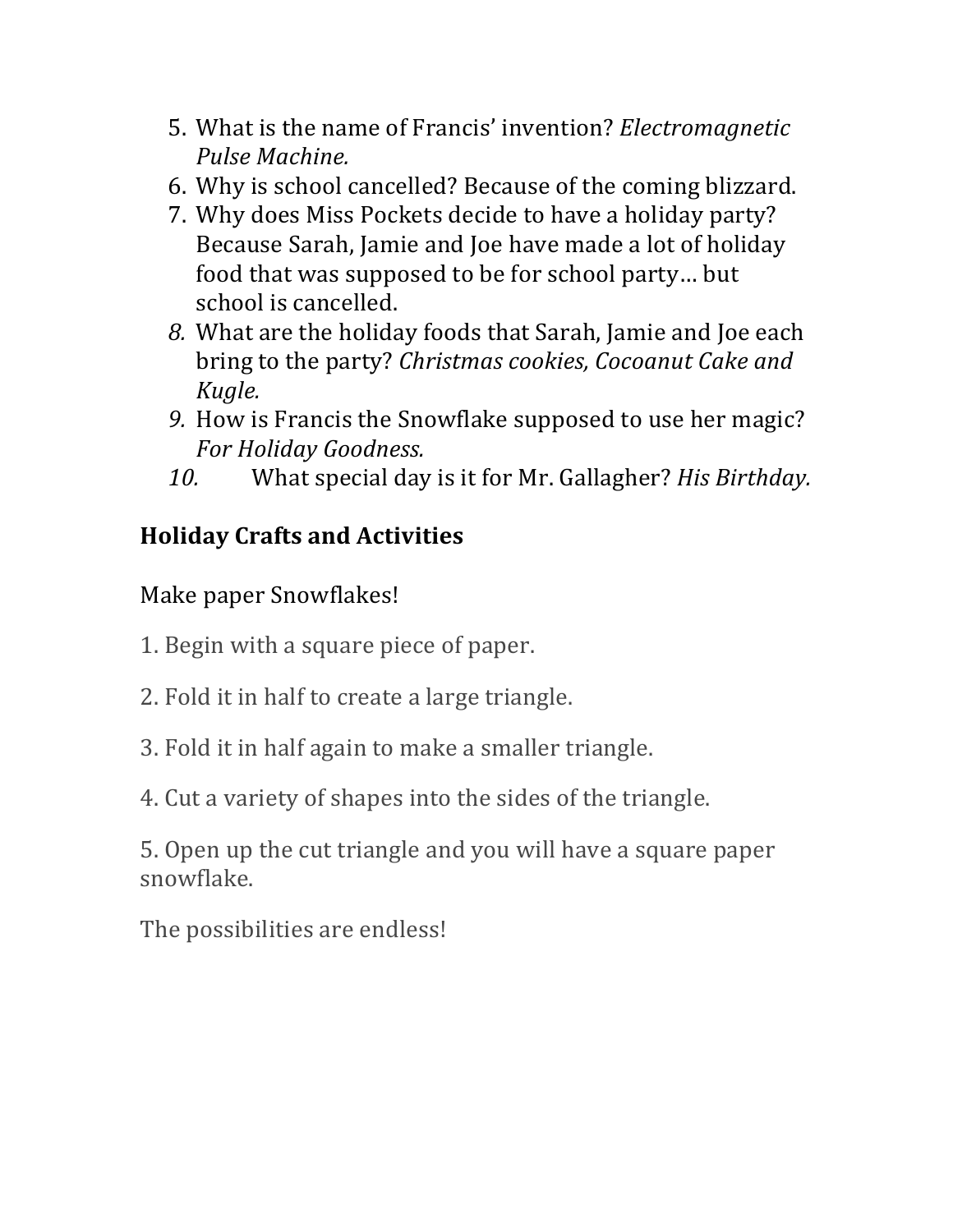Make a dreidle and play the dreidle game!

https://www.geniusavenue.com/includes/GroupDocume nts/MemberCompanySignup/Make%20Your%20Own%20Cla y%20Dreidel.pdf

Make a Kwanzaa Pasta necklace!

https://www.familyeducation.com/fun/kwanzaa/kwanz aa-pasta-necklace

Make a Christmas Star in one snip! http://www.ushistory.org/betsy/flagstar.html

**FUN PAGES!** Have fun coloring the fun pages!

Color the Christmas Star! Color the Hanukkah Dreidle! Color the Kwanzaa Kinara!

# **HAPPY HOLIDAYS!**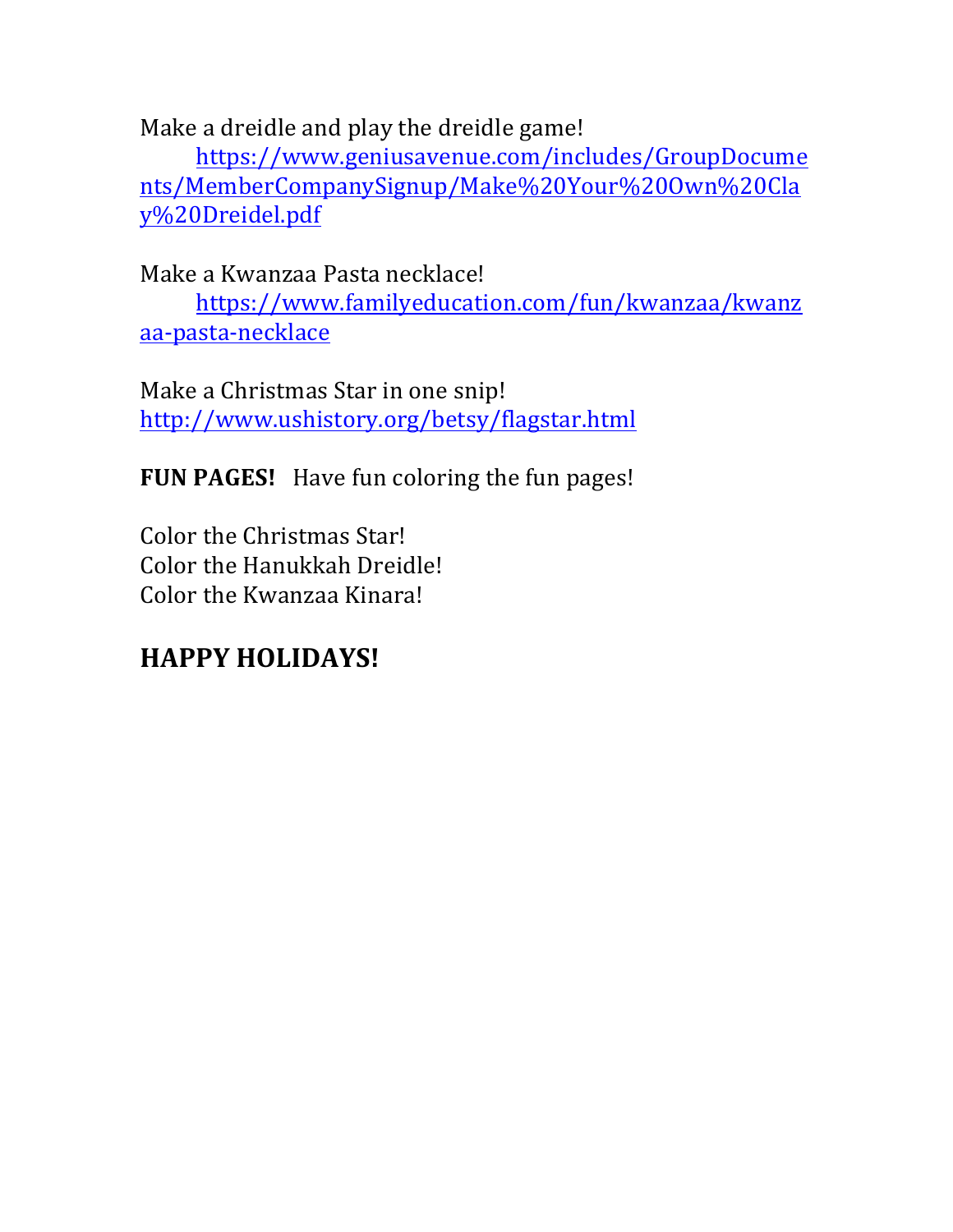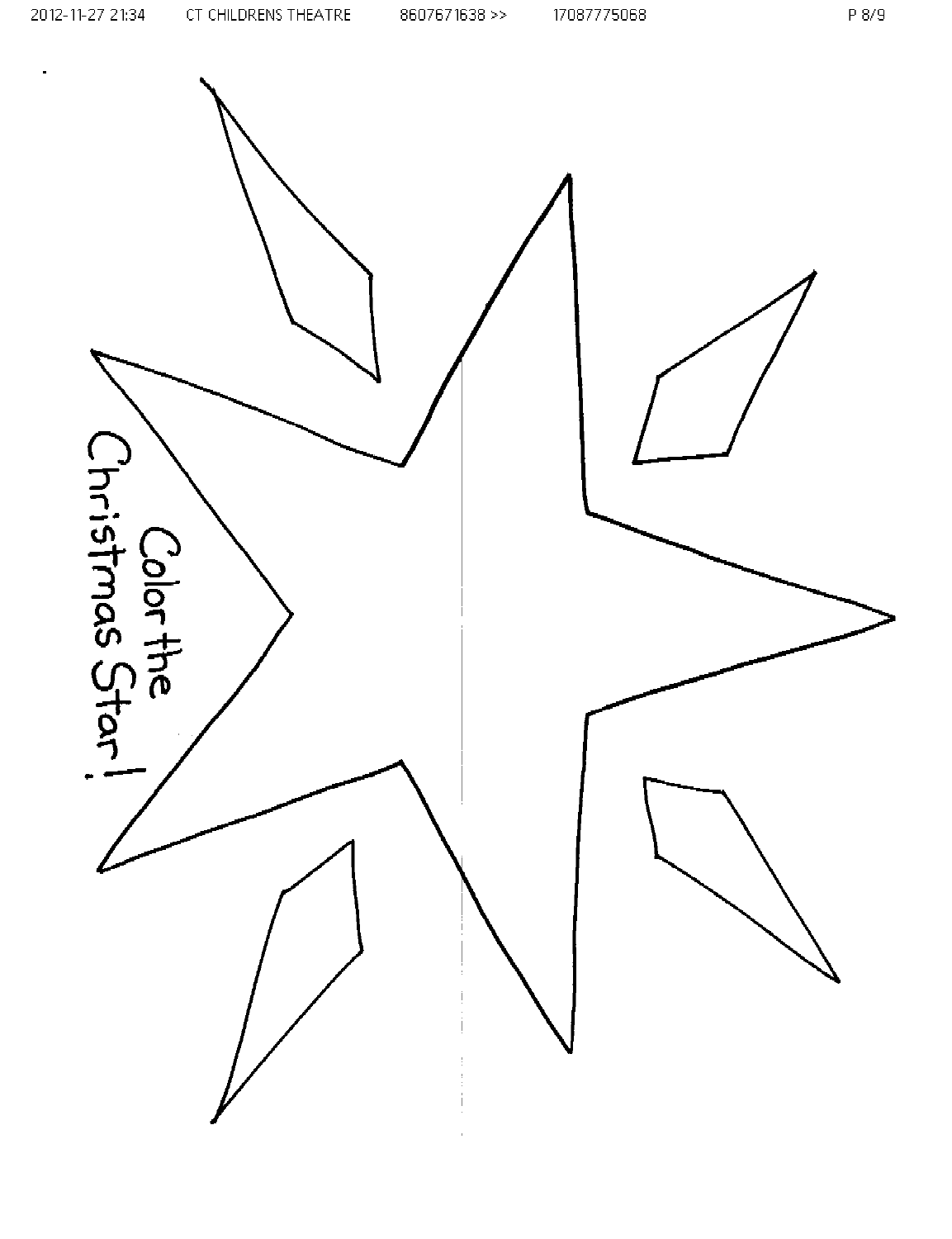